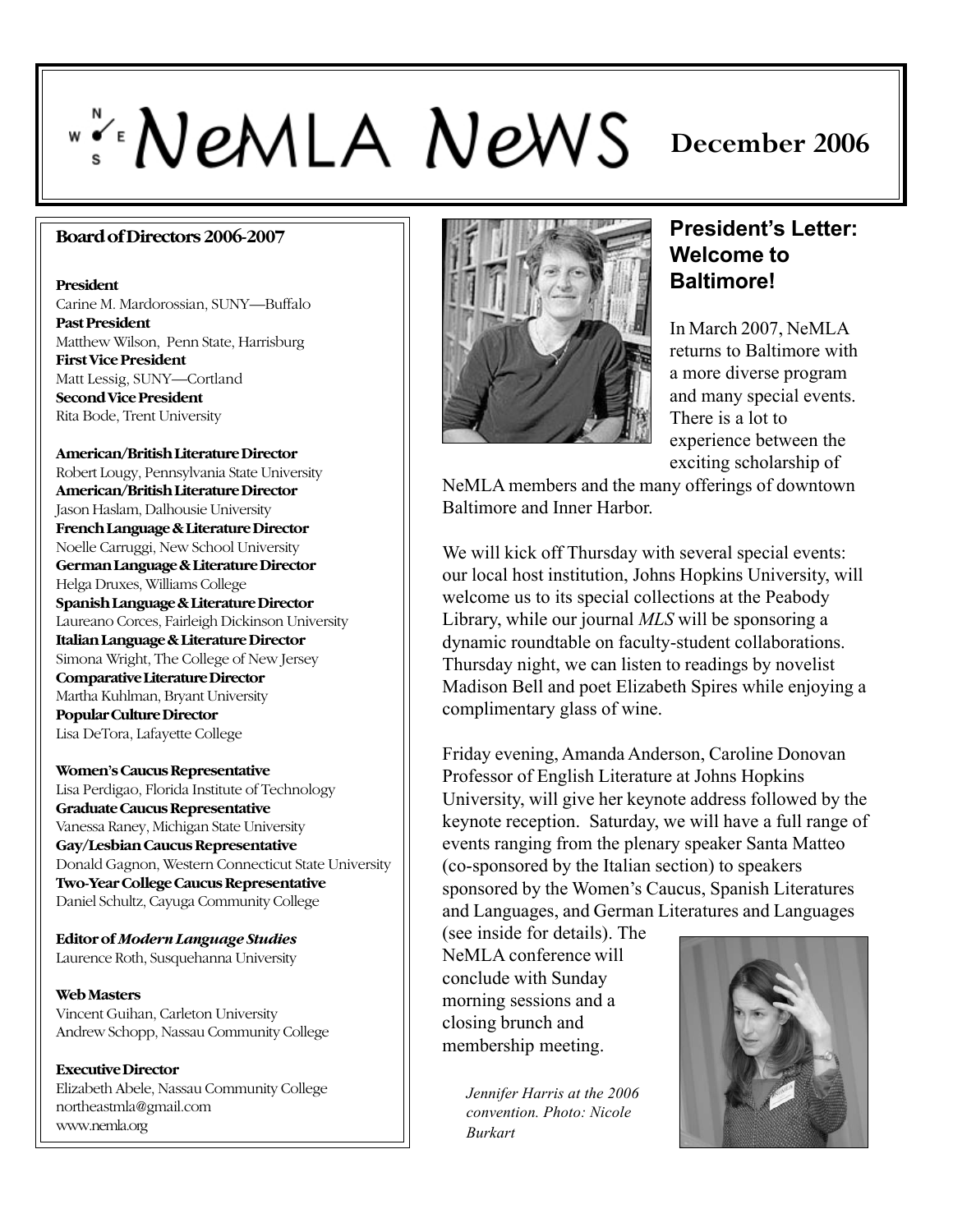# **President's Letter (continued)**

The convention will be located at the Sheraton Baltimore City Center Hotel in downtown Baltimore, an ideal location from which to explore the city. The Walters Art Museum and the Poe House are close by. So is the Inner Harbor—where you will find the National Aquarium, the American Visionary Arts Museum, and plenty of harborview restaurants. Please plan to enjoy several days with us in Baltimore.

Plans are also full steam ahead for Buffalo in 2008—and we have more than great Buffalo wings on the menu. Annette Magid and our local host, Erie Community College, have arranged events from tours of rare book collections at the University at Buffalo to a Saturday evening visit to Niagara Falls!

I look forward to seeing you in Baltimore—and at Northeast Modern Language Association conventions in the years ahead.

Best regards,

*Carine M. Mardorossian* NeMLA President, 2006-07 Department of English, SUNY—Buffalo





# **Conference Hotel**

**Baltimore's City Hall** 

NeMLAís 38th conference will be held at the **Sheraton Baltimore City Center Hotel**, located only three blocks away from the elegance, history, and fun of Baltimore's beautiful inner harbor. Formerly the Wyndham Baltimore—Inner Harbor, the hotel is being remodeled. The guest room makeover will offer rich polished mahogany, bright nickel, polished leather, timeless bold plaids, and accents of royal blue and cadet red. The details are tacks on upright chairs, polished nickel hardware and accents, mercury glass lamps and nautical inspired

artwork. Wall covering, carpeting, linens, walk in showers and plasma screen televisions will add to the design of the guest rooms

| Inside this issue               |         |
|---------------------------------|---------|
| <b>Convention Highlights</b>    | $3 - 4$ |
| <b>Baltimore Activities</b>     | 5       |
| <b>Fellowship Opportunities</b> | $6 - 7$ |
| <b>Key Dates</b>                |         |

NeMLA's conference rate is \$149.00, single, double, or triple. The reservation deadline is **February 7, 2007**. Reservations can be made by calling 1-410-385-6700 and asking for the Northeast Modern Language Association (NeMLA) group rate. With its recent renovations, the rooms at the hotel will fill quickly, so be sure to reserve a room early!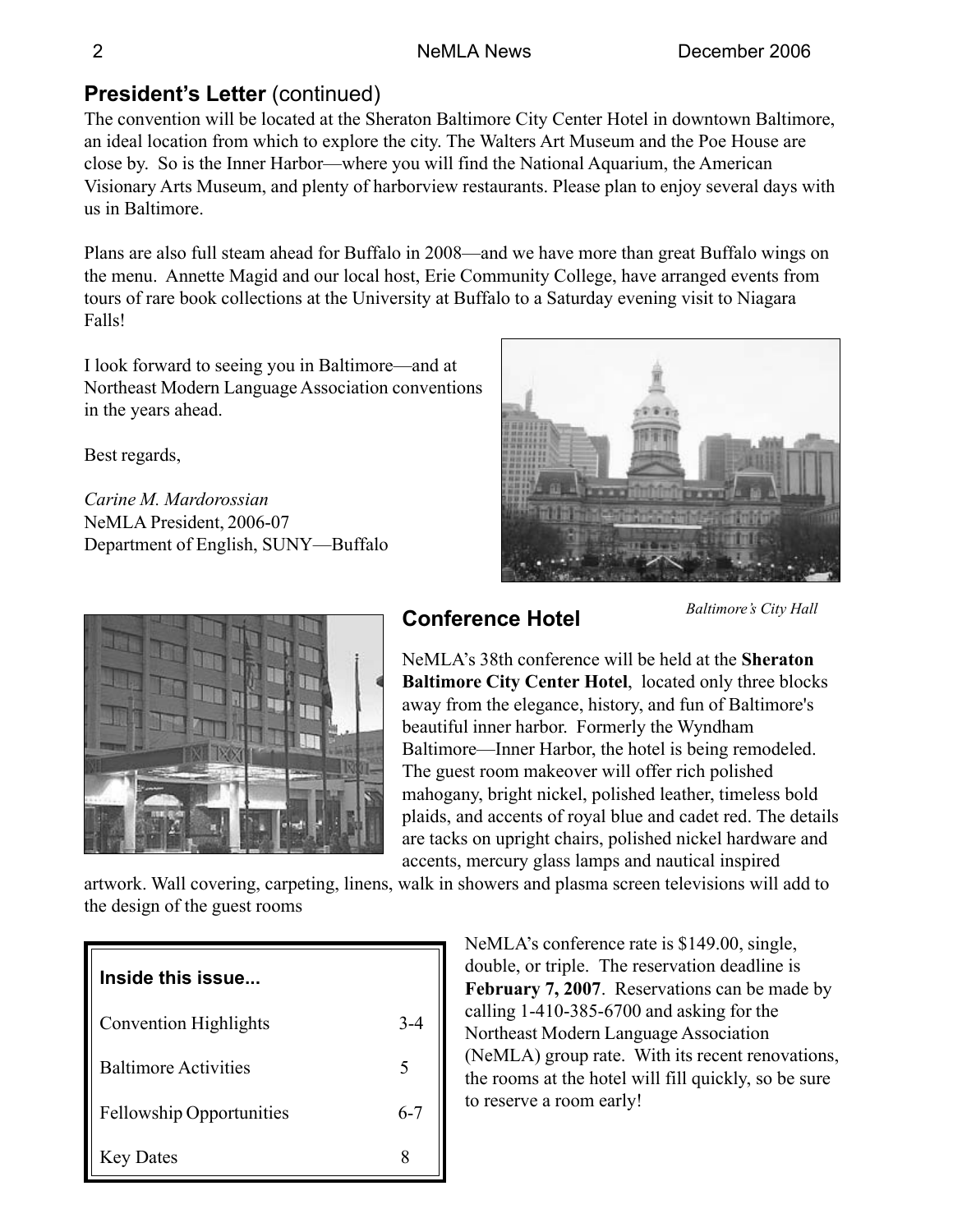### **38th Annual NeMLA Convention Highlights**

#### **THURSDAY**

*Modern Language Studies* (*MLS*) will open the convention with a special, expanded roundtable on **Faculty/Student Collaborations in Editing and Publishing**. Faculty, graduate-student, and undergraduate-student presenters will discuss the challenges and rewards of their collaboration on essays, journals, and in publishing. This roundtable promises to provide useful insights into the dynamics and future development of such teaching and learning.

In addition, NeMLA will sponsor two guided tours for NeMLA members and guests. Johns Hopkins University invites you to to the **George Peabody Library**, a remarkable research library housed in a remarkable building. Notable strengths in the collection are archaeology, British art and architecture, British and American history, biography, English and American literature, Romance languages and literature, Greek and Latin classics, history of science, geography, and exploration and travel including a large map collection.



The second tour option is to visit the **Edgar Allan Poe House and Museum** (http://www.ci.baltimore.md.us/ government/historic/poehouse.html). In 1829, after his

discharge, Poe arrived in Baltimore and lived with his widowed aunt, Maria Poe Clemm. At that



time, Maria Clemm's home was located in what is now called Little Italy, just east of the Inner Harbor. Poe began writing short stories while living in this house.

Space is limited. To reserve for either tour, email northeast.mla@gmail.com with "Baltimore Tour" in the subject line.

The evening welcoming reception and reading will feature the works of novelist **Madison Smartt Bell** and poet **Elizabeth Spires**. Madison Smartt Bell is the author of eight novels, including award-winning *Soldier's Joy* and National Book award nominee *All Soulís Rising*. Elizabeth Spires is the author of five collections of poetry and has been the recipient of a Whiting Award and various fellowships.

*Dr. Amanda Anderson*

#### **FRIDAY**

**Amanda Anderson**, Caroline Donovan Professor of English Literature and Department Chair at Johns Hopkins University, will be give NeMLA's keynote address, Friday evening, March 2. Professor Anderson specializes in Victorian literature and contemporary literary, cultural, and political theory. Her most recent book, *The Way We Argue Now: A Study in the Cultures of Theory* (Princeton, 2006), powerfully demonstrates the importance of debate, argument, and democratic practices. A reception will follow the keynote address.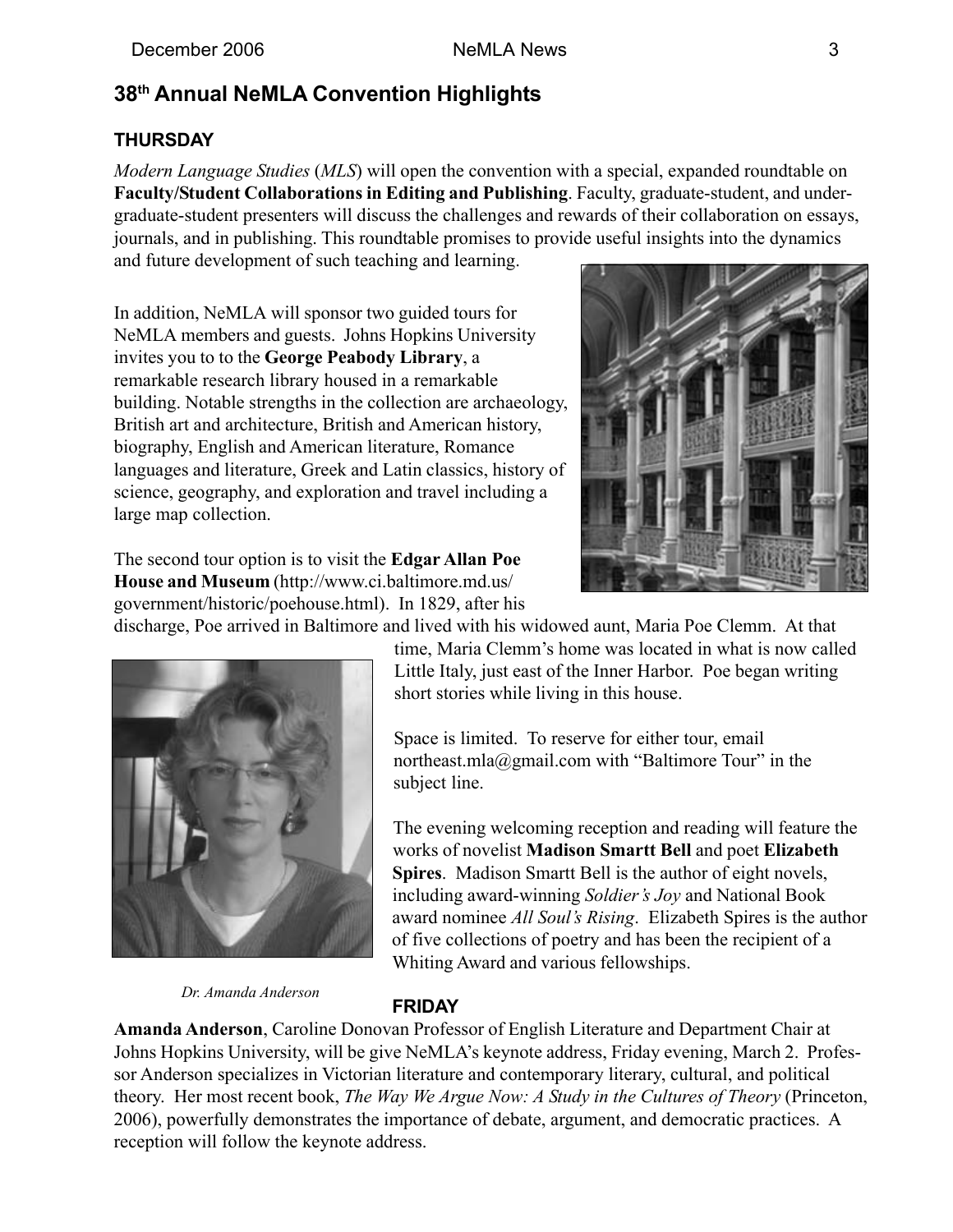4 NeMLA News December 2006

# **SATURDAY**

#### Plenary Speaker: "Looking for Marco Polo on the **Silk Road: Finding Adriano Celentanoî**

**Sante Matteo**, Professor of Italian at Miami University (Ohio), will present his research project and personal travels that trace and re-evaluate Marco Polo's legacy in the history of Italian (and by extension European) culture as an underappreciated factor in bringing about the economic and cultural renovation that came to be called the Renaissance. It was trade that revived and enriched Italian cities and maritime states in the waning of the Middle Ages. Marco Polo charted the way to the Renaissance and to Europe's future more than we have tended to realize, recognize, or admit. Professor



Matteo's scholarly interests span all periods of Italian literature with an emphasis on the modern periods, as well as literary theory and cinema.



#### **Womenís Studies Caucus Speaker**

**Elizabeth Nunez** is a CUNY Distinguished Professor of English at Medgar Evers College, the City University of New York. With John Oliver Killens, she founded the National Black Writers Conference and was director of the conference from 1986 to 2000. Nunez is the author of six novels including her most recent work, the critically acclaimed *Grace* (Ballantine, 2003).

#### **Spanish Language Session**

Born in Madrid in 1961, **Andrés Ibáñez** studied piano at the Conservatorio Superior de Música de Madrid and Spanish Literature at Universidad Autónoma de Madrid. In 1989, he moved to New York where he finished his first novel, *The Music of the World*. Since then, he has published two other novels, a volume of short stories, and a young adult novel, *The Forbidden Park* (Montena).

#### **German Language Session**

**Daniel Zahno** is a Swiss author and critic. His most recent book, *Im Handumdrehen*, was published in September 2006. Zahno is the recipient of a scholarship from the Ledig House in New York and has been a guest of the Istituto Svizzero in Venice. He is a member of the Programmkommission der Solothurner Literaturtage and resides in Basel.

**Martin Dean** is a Swiss writer, journalist, and essayist. He has read and lectured throughout Europe and the United States, and has served as poet in residence at the University of Essen in Germany. His recent interests include relevant realism and German language use in contemporary literature. *Andrés Ibáñez* 

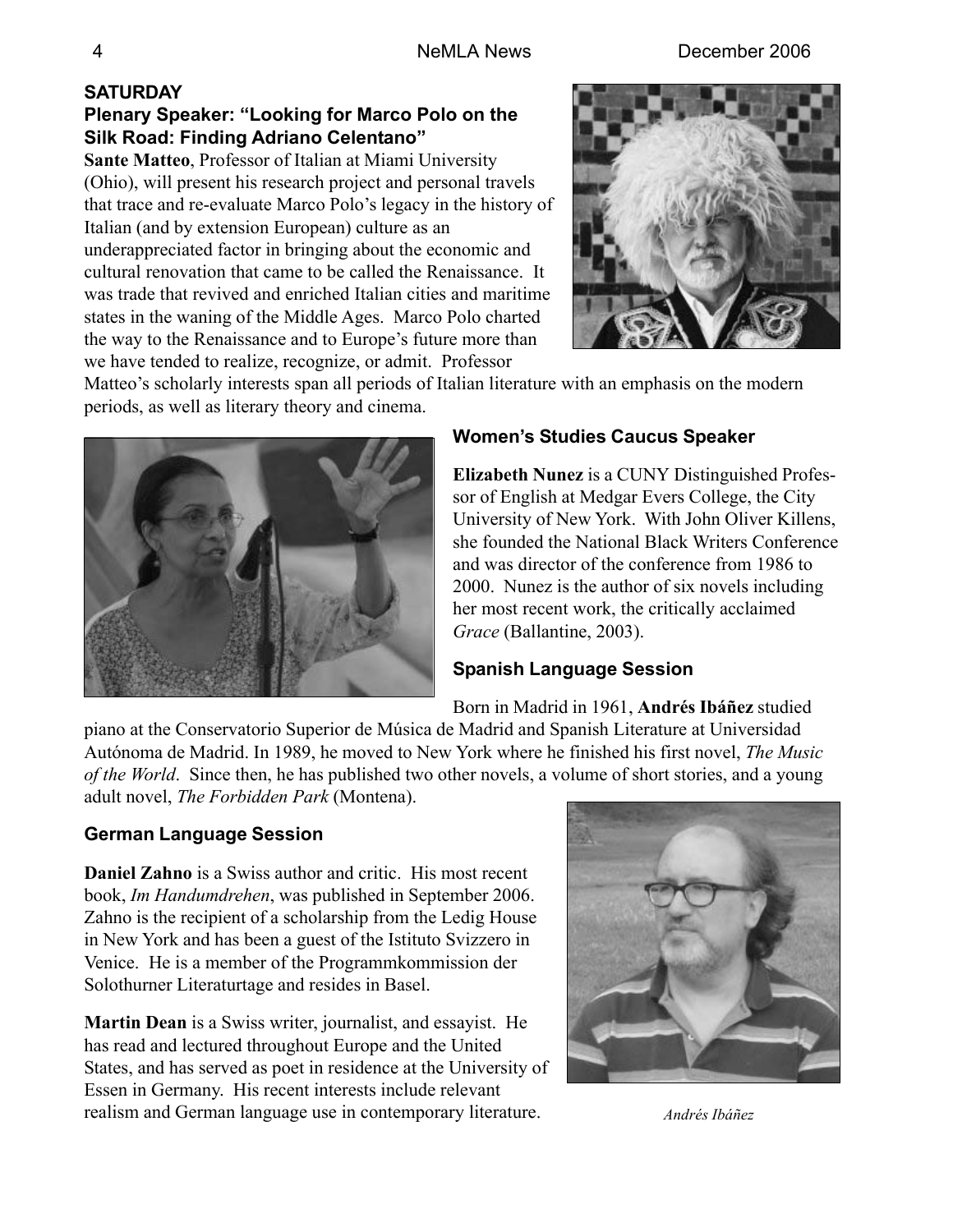## **Baltimore: Explore Our Neighborhoods**

Baltimore is a city of neighborhoods, and the conference site in the city's center offers easy access to a variety, each with its own distinct character. Visit Federal Hill's quirky *American Visionary Art Museum* or historic *Cross Street Market* to sample everything from oysters to kielbasa to wheatgrass. A short walk to the Inner Harbor yields the *National Aquarium*, the *Reginald F. Lewis Museum of African American History and Culture*, the *USS Constellation* (the last civil war ship afloat!), and numerous shopping, eating, and entertainment options. The Mount Vernon area just north of the convention site boasts the *Baltimore Symphony Orchestra*, the *Walters Art Museum*, and *Centerstage*, Baltimore's leading professional theater. Going slightly further afield, be sure to check out the *Baltimore Museum of Art*, which features the Cone Collection of early 20th century art, European paintings and sculpture, Arts of Africa, Asia, the Americas and Oceania, and one of the country's largest collections of works on paper. A list of citywide events will be available at the conference, but if you have a specific interest, please email Claire Jarvis at clairejarvis@jhu.edu.



#### **Suggested Activities**

#### **Federal Hill**

*American Visionary Art Museum* (www.avam.org), 410-244-1900, exhibit: "Home and Beast," admission \$12

*Cross Street Market* (ttp://www.southbaltimore.com/ shop/crossmkt.html)

#### **Mount Vernon**

*The Walters* (http://www.thewalters.org/), 410-547- 9000, admission free

 *Cross Street Market*

*Centerstage* (http://www.centerstage.org/index.php), 410-986-4000, playing Alice Childress's *Trouble in Mind* 

*Baltimore Symphony Orchestra* (http://www.baltimoresymphony.org/), performances by the Peking Acrobats and tapdancer Savion Clover

#### **Inner Harbor**

*National Aquarium* (http://www.aqua.org/), 410-576-3800, admission: \$21.95

*USS Constellation* (http://www.constellation.org/), 410-539-1797, admission: \$8.85

*Reginald F. Lewis Museum of African American History and Culture* (http://www.africanamericanculture.org/), 443-263-1800, admission: free

#### **Charles Village**

*The Baltimore Museum of Art* (http://artbma.org), 443-573-1700, admission: free



*The Bromo-Seltzer Clock Tower*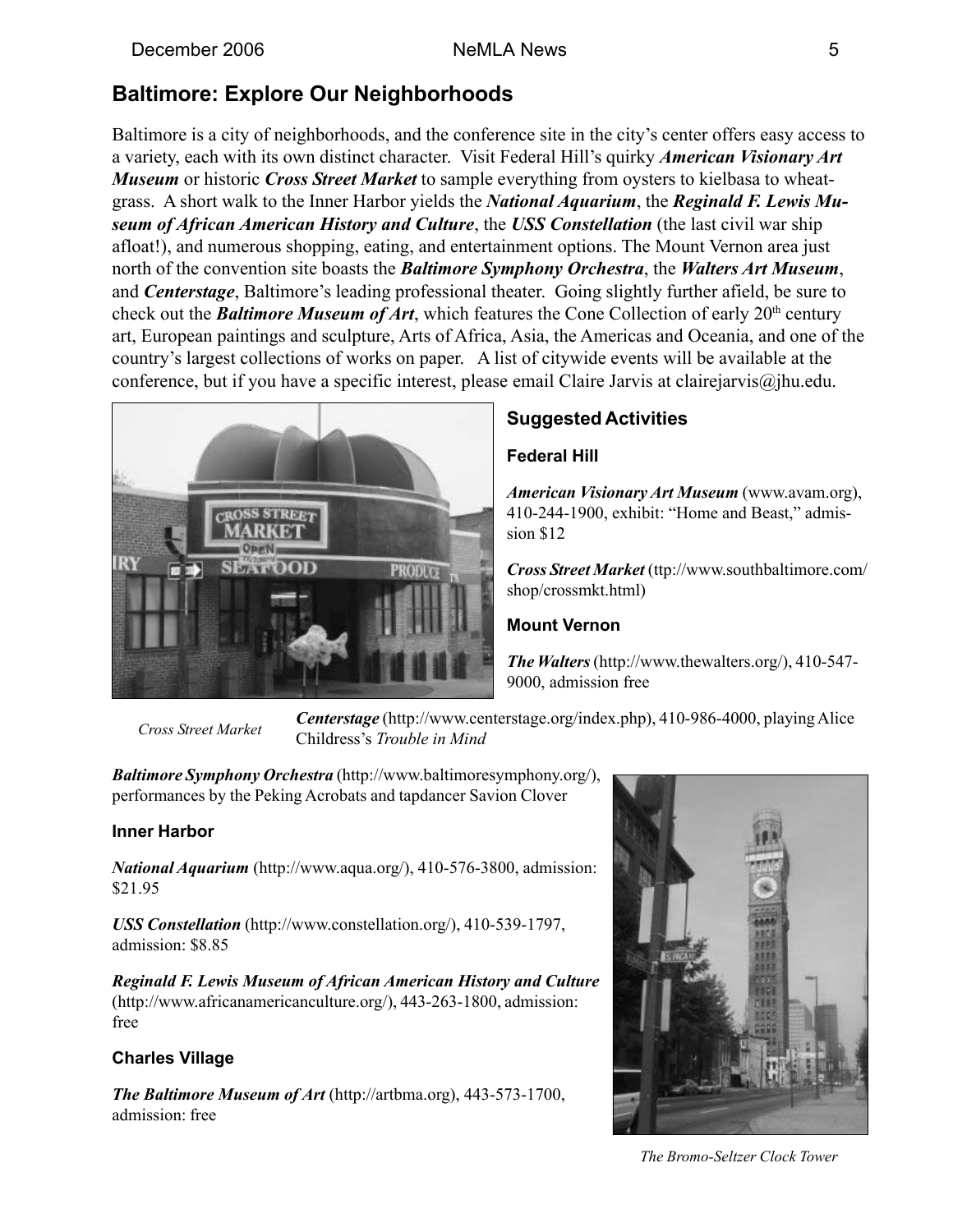# **NeMLA Fellowships**

The Northeast Modern Language Association is commited to promoting research and scholarship, particularly for NeMLA members. NeMLA funds three types of research fellowships:

# **NeMLA Summer Fellowships**

The NeMLA Summer Fellowship Program is designed to support primarily untenured junior faculty, graduate students, and independent scholars. This does not preclude senior faculty from applying. The \$1,000 Fellowships are intended to defray the cost of traveling incurred by researchers in pursu-



ing their work-in-progress over the summer.

The application requires a description of the proposed project including a project time line and detailed budget. Allowable budget items include travel and accommodations. This program does not provide funding for conference travel, equipment, or general office expenses.

*Gary Grieve-Carlson and Minrose Gwin at the 2006 convention. Photo: Nicole Burkart.*

**Application Process**

a) All applicants must be NeMLA members at the time of application, b) The application materials (a and b, below) should be sent both as an attachment and hard copy. Application materials sent electronically must be received by the Chair of the NeMLA Summer Fellowship committee (see below) by **January 31, 2007**. Hard copy material must be postmarked by the same date.

#### **Application Materials**

a) A two-page application describing the summer project and timeline, b) An itemized budget, c) Two letters from colleagues in the field supporting the proposed project (to be included in sealed and signed envelopes in the application packet). Send both a hard copy and an email copy of the completed application to Professor Rita Bode, Trent University in Oshawa, UOIT campus, 2000 Simcoe St. North, Room C111, Oshawa, Ontario Canada L1H 7K4; Email: rbode@trentu.ca.

# **Graduate Student Caucus Reception: Raise a Glass with Fitzgerald's Ghost**

The wise old Owl Bar has been sitting quietly in the Mt. Vernon neighborhood for nearly one hundred years. Every detail, dent in the bar, and decoration tells a tale. From the early 1900s, when off-duty WWI officers frequented the bar, to the days of prohibition, when it became a speakeasy frequented by F. Scott, the Owl bar has a truly authentic setting. The Graduate Student Caucus will meet at the Owl Bar at 7:30 Saturday night.

Appetizers provided; for a free first drink, RSVP to Caucus Secretary, Julie Flynn: majrgenrl8@yahoo.com.

*Lisa Hinrichsen at the 2006 convention. Photo: Nicole Burkart*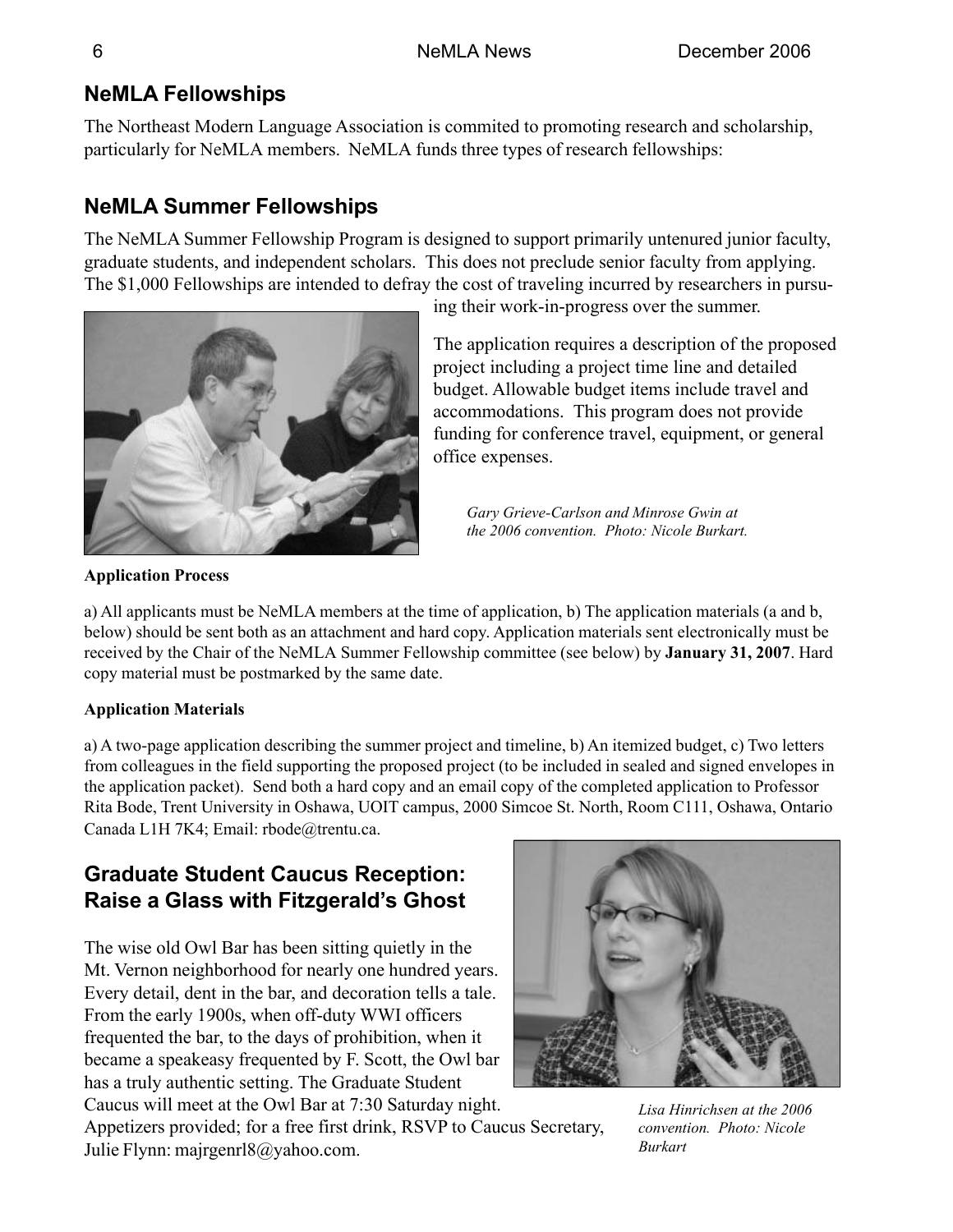# **American Antiquarian Society-NeMLA Fellowship**

AAS-Northeast Modern Language Association Fellowships are for research in the literary history of America and the Atlantic World in the eighteenth and nineteenth centuries that can be supported by the collections of the American Antiquarian Society. The award is jointly funded by the Northeast Modern Language Association and AAS. Degree candidates are not eligible. NeMLA membership is not required of applicants; awardees who are not already members must join. Please visit the AAS website (http://www.americanantiquarian.org/ nemla.htm) for details (the application procedure is noted on the right side of the page that is linked here). Two awards will be granted in 2006-07. **Deadline: January 15, 2007.**

# **Newberry Library-NeMLA Fellowship**

To better serve our members working in languages other than English, NeMLA has just established a partnership with the Newberry Library. This shortterm fellowship for Ph.D. candidates or postdoctoral scholars offers up to one month's support (\$1,200) for work in residence at the Newberry. NeMLA membership must be current at the time of application and through the period of the fellowship. Preference will be given to projects focusing on materials written in French, German, Italian, or Spanish. **Application Deadline:**



*Members socializing at the 2006 convention. Photo: Nicole Burkart.*

**March 1, 2007.** For more information, visit the Newberry Library website: http://www.newberry.org/ research/felshp/short-term.html.

# **Mark Your Calendars! Buffalo April 9-13**

In 2008, NeMLA returns to Buffalo! Local Liaison Annette Magid and Erie Community College are already arranging a number of special events for NeMLA members. While in Buffalo, take advantage of some of these wonderful opportunities:

· Tour **SUNYóBuffaloís rare book room** and **Frank Lloyd Wright's Darwin Martin house** (bus service provided by SUNY-Buffalo)

· Take a walking tour of downtown Buffalo

· Attend a lecture at **Buffalo-Erie Community Library** on their **original Twain manuscripts**



*Ben Railton at the 2006 convention. Photo: Nicole Burkart.*

· Join other NeMLA members for the Saturday night trip to **Niagara Falls**

You can make NeMLA's convention in Buffalo more interesting by proposing a panel, roundtable, or creative session. All 2007 members are eligible to propose a panel topic to chair; proposals are particularly encouraged on literature from before 1850 (all languages). Proposals may be submitted through the NeMLA website through **April 15, 2007**. Chair guidelines are available at http:// www.nemla.org/convention/chairguide.html.